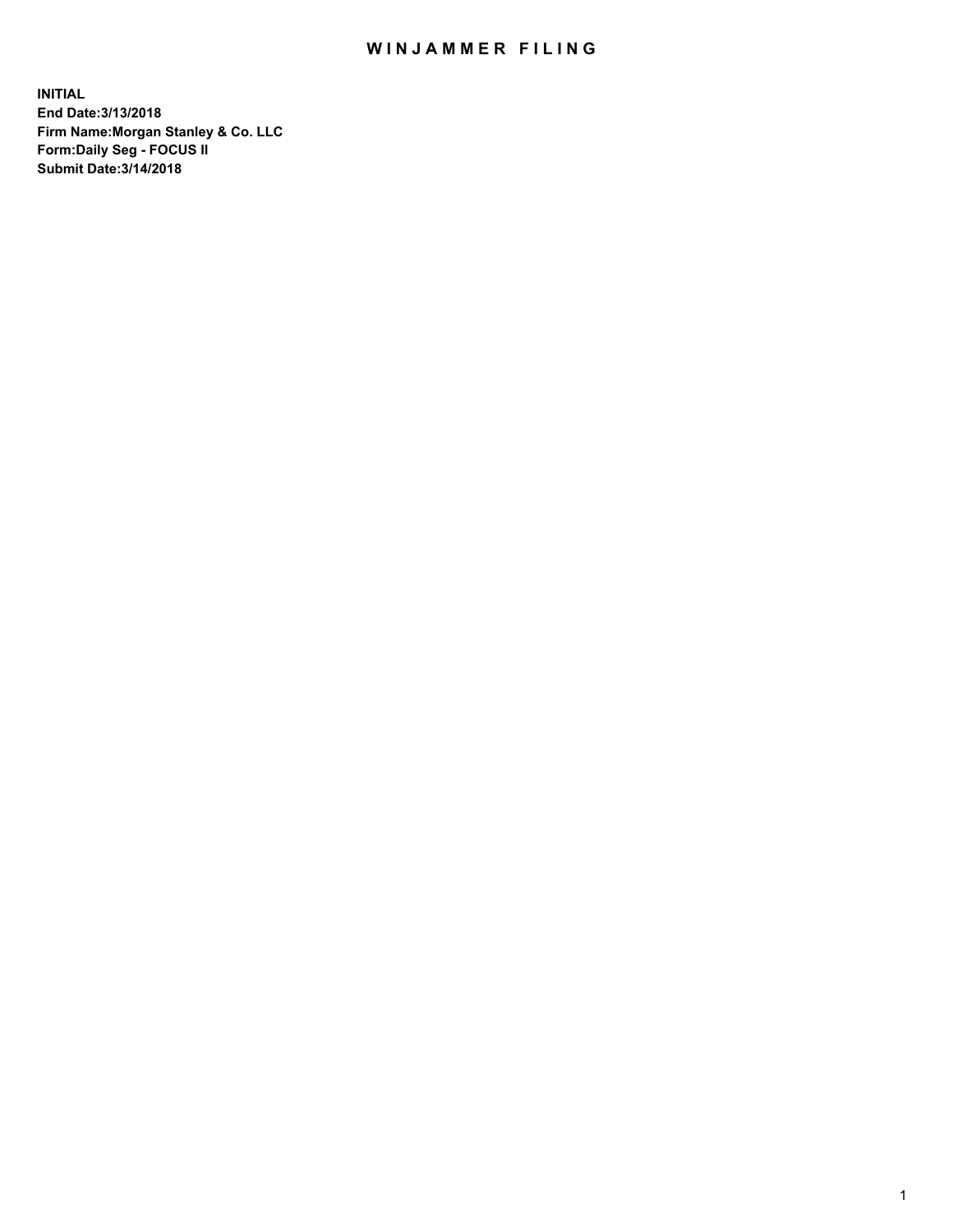### **INITIAL End Date:3/13/2018 Firm Name:Morgan Stanley & Co. LLC Form:Daily Seg - FOCUS II Submit Date:3/14/2018 Daily Segregation - Cover Page**

| Name of Company<br><b>Contact Name</b><br><b>Contact Phone Number</b><br><b>Contact Email Address</b>                                                                                                                                                                                                                          | Morgan Stanley & Co. LLC<br>Ikram Shah<br>212-276-0963<br>lkram.shah@morganstanley.com |
|--------------------------------------------------------------------------------------------------------------------------------------------------------------------------------------------------------------------------------------------------------------------------------------------------------------------------------|----------------------------------------------------------------------------------------|
| FCM's Customer Segregated Funds Residual Interest Target (choose one):<br>a. Minimum dollar amount: ; or<br>b. Minimum percentage of customer segregated funds required:%; or<br>c. Dollar amount range between: and; or<br>d. Percentage range of customer segregated funds required between: % and %.                        | 331,000,000<br>0 <sub>0</sub><br>00                                                    |
| FCM's Customer Secured Amount Funds Residual Interest Target (choose one):<br>a. Minimum dollar amount: ; or<br>b. Minimum percentage of customer secured funds required:%; or<br>c. Dollar amount range between: and; or<br>d. Percentage range of customer secured funds required between:% and%.                            | 140,000,000<br>0 <sub>0</sub><br>0 <sub>0</sub>                                        |
| FCM's Cleared Swaps Customer Collateral Residual Interest Target (choose one):<br>a. Minimum dollar amount: ; or<br>b. Minimum percentage of cleared swaps customer collateral required:% ; or<br>c. Dollar amount range between: and; or<br>d. Percentage range of cleared swaps customer collateral required between:% and%. | 92,000,000<br>0 <sub>0</sub><br>0 <sub>0</sub>                                         |

Attach supporting documents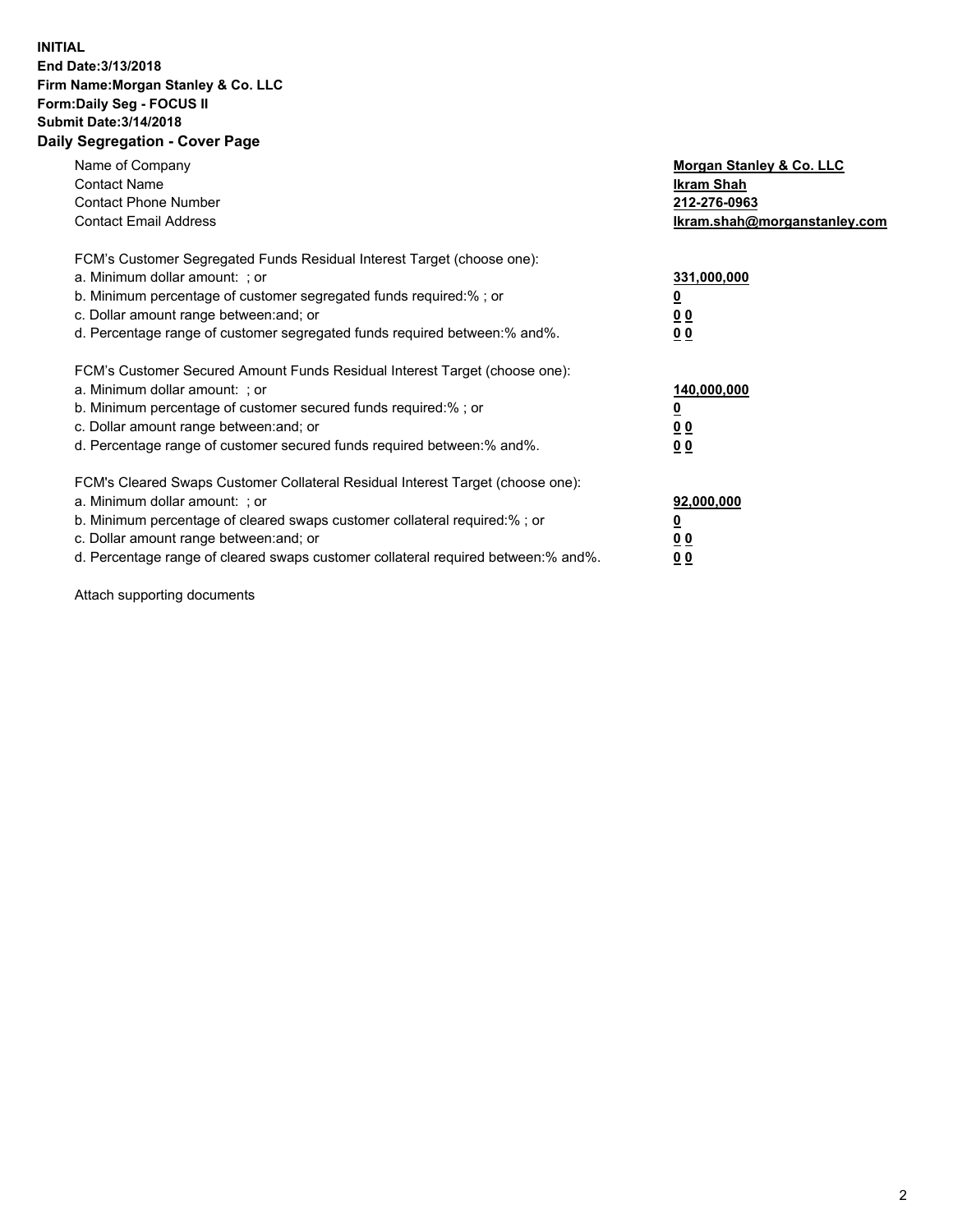# **INITIAL End Date:3/13/2018 Firm Name:Morgan Stanley & Co. LLC Form:Daily Seg - FOCUS II Submit Date:3/14/2018**

# **Daily Segregation - Secured Amounts**

|          | Foreign Futures and Foreign Options Secured Amounts                                                                          |                                            |
|----------|------------------------------------------------------------------------------------------------------------------------------|--------------------------------------------|
|          | Amount required to be set aside pursuant to law, rule or regulation of a foreign                                             | $0$ [7305]                                 |
|          | government or a rule of a self-regulatory organization authorized thereunder                                                 |                                            |
| 1.       | Net ledger balance - Foreign Futures and Foreign Option Trading - All Customers                                              |                                            |
|          | A. Cash                                                                                                                      | 2,942,764,059 [7315]                       |
|          | B. Securities (at market)                                                                                                    | 1,927,947,204 [7317]                       |
| 2.<br>3. | Net unrealized profit (loss) in open futures contracts traded on a foreign board of trade                                    | 274,520,548 [7325]                         |
|          | Exchange traded options                                                                                                      |                                            |
|          | a. Market value of open option contracts purchased on a foreign board of trade                                               | 20,491,971 [7335]                          |
| 4.       | b. Market value of open contracts granted (sold) on a foreign board of trade<br>Net equity (deficit) (add lines 1.2. and 3.) | -20,926,841 [7337]<br>5,144,796,941 [7345] |
| 5.       | Account liquidating to a deficit and account with a debit balances - gross amount                                            | 73,232,027 [7351]                          |
|          | Less: amount offset by customer owned securities                                                                             | -72,440,380 [7352] 791,647 [7354]          |
| 6.       | Amount required to be set aside as the secured amount - Net Liquidating Equity                                               | 5,145,588,588 [7355]                       |
|          | Method (add lines 4 and 5)                                                                                                   |                                            |
| 7.       | Greater of amount required to be set aside pursuant to foreign jurisdiction (above) or line                                  | 5,145,588,588 [7360]                       |
|          | 6.                                                                                                                           |                                            |
|          | FUNDS DEPOSITED IN SEPARATE REGULATION 30.7 ACCOUNTS                                                                         |                                            |
| 1.       | Cash in banks                                                                                                                |                                            |
|          | A. Banks located in the United States                                                                                        | 207,448,695 [7500]                         |
|          | B. Other banks qualified under Regulation 30.7                                                                               | 654, 152, 381 [7520] 861, 601, 076         |
|          |                                                                                                                              | [7530]                                     |
| 2.       | Securities                                                                                                                   |                                            |
|          | A. In safekeeping with banks located in the United States                                                                    | 184,906,506 [7540]                         |
|          | B. In safekeeping with other banks qualified under Regulation 30.7                                                           | 0 [7560] 184,906,506 [7570]                |
| 3.       | Equities with registered futures commission merchants                                                                        |                                            |
|          | A. Cash                                                                                                                      | 5,639,567 [7580]                           |
|          | <b>B.</b> Securities                                                                                                         | $0$ [7590]                                 |
|          | C. Unrealized gain (loss) on open futures contracts                                                                          | -13,418 [7600]                             |
|          | D. Value of long option contracts                                                                                            | $0$ [7610]                                 |
|          | E. Value of short option contracts                                                                                           | 0 [7615] 5,626,149 [7620]                  |
| 4.       | Amounts held by clearing organizations of foreign boards of trade                                                            |                                            |
|          | A. Cash                                                                                                                      | $0$ [7640]                                 |
|          | <b>B.</b> Securities                                                                                                         | $0$ [7650]                                 |
|          | C. Amount due to (from) clearing organization - daily variation<br>D. Value of long option contracts                         | $0$ [7660]<br>$0$ [7670]                   |
|          | E. Value of short option contracts                                                                                           | 0 [7675] 0 [7680]                          |
| 5.       | Amounts held by members of foreign boards of trade                                                                           |                                            |
|          | A. Cash                                                                                                                      | 2,268,450,371 [7700]                       |
|          | <b>B.</b> Securities                                                                                                         | 1,743,040,698 [7710]                       |
|          | C. Unrealized gain (loss) on open futures contracts                                                                          | 274,533,966 [7720]                         |
|          | D. Value of long option contracts                                                                                            | 20,491,971 [7730]                          |
|          | E. Value of short option contracts                                                                                           | -20,926,841 [7735] 4,285,590,165           |
|          |                                                                                                                              | [7740]                                     |
| 6.       | Amounts with other depositories designated by a foreign board of trade                                                       | $0$ [7760]                                 |
| 7.       | Segregated funds on hand                                                                                                     | $0$ [7765]                                 |
| 8.       | Total funds in separate section 30.7 accounts                                                                                | 5,337,723,896 [7770]                       |
| 9.       | Excess (deficiency) Set Aside for Secured Amount (subtract line 7 Secured Statement                                          | 192,135,308 [7380]                         |
|          | Page 1 from Line 8)                                                                                                          |                                            |

- 10. Management Target Amount for Excess funds in separate section 30.7 accounts **140,000,000** [7780]
- 11. Excess (deficiency) funds in separate 30.7 accounts over (under) Management Target **52,135,308** [7785]

#### **5,145,588,588** [7360]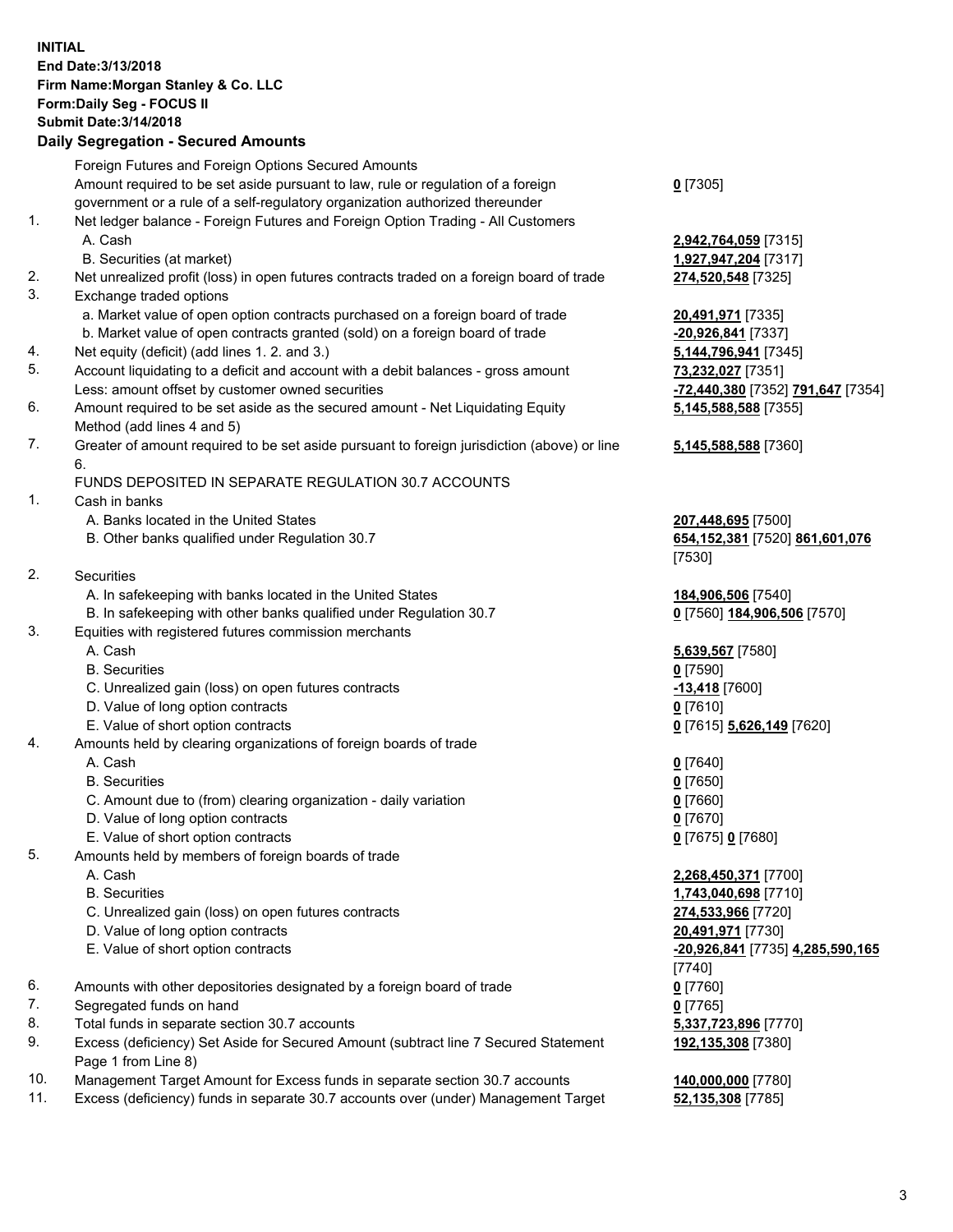**INITIAL End Date:3/13/2018 Firm Name:Morgan Stanley & Co. LLC Form:Daily Seg - FOCUS II Submit Date:3/14/2018 Daily Segregation - Segregation Statement** SEGREGATION REQUIREMENTS(Section 4d(2) of the CEAct) 1. Net ledger balance A. Cash **9,406,970,713** [7010] B. Securities (at market) **5,188,366,528** [7020] 2. Net unrealized profit (loss) in open futures contracts traded on a contract market **639,263,170** [7030] 3. Exchange traded options A. Add market value of open option contracts purchased on a contract market **437,525,533** [7032] B. Deduct market value of open option contracts granted (sold) on a contract market **-686,071,859** [7033] 4. Net equity (deficit) (add lines 1, 2 and 3) **14,986,054,085** [7040] 5. Accounts liquidating to a deficit and accounts with debit balances - gross amount **260,588,467** [7045] Less: amount offset by customer securities **-225,504,419** [7047] **35,084,048** [7050] 6. Amount required to be segregated (add lines 4 and 5) **15,021,138,133** [7060] FUNDS IN SEGREGATED ACCOUNTS 7. Deposited in segregated funds bank accounts A. Cash **4,016,691,398** [7070] B. Securities representing investments of customers' funds (at market) **0** [7080] C. Securities held for particular customers or option customers in lieu of cash (at market) **1,127,265,884** [7090] 8. Margins on deposit with derivatives clearing organizations of contract markets A. Cash **6,500,451,674** [7100] B. Securities representing investments of customers' funds (at market) **0** [7110] C. Securities held for particular customers or option customers in lieu of cash (at market) **4,061,100,644** [7120] 9. Net settlement from (to) derivatives clearing organizations of contract markets **-56,845,068** [7130] 10. Exchange traded options A. Value of open long option contracts **437,525,533** [7132] B. Value of open short option contracts **-686,071,859** [7133] 11. Net equities with other FCMs A. Net liquidating equity **3,189,018** [7140] B. Securities representing investments of customers' funds (at market) **0** [7160] C. Securities held for particular customers or option customers in lieu of cash (at market) **0** [7170] 12. Segregated funds on hand **0** [7150] 13. Total amount in segregation (add lines 7 through 12) **15,403,307,224** [7180] 14. Excess (deficiency) funds in segregation (subtract line 6 from line 13) **382,169,091** [7190]

- 15. Management Target Amount for Excess funds in segregation **331,000,000** [7194]
- 16. Excess (deficiency) funds in segregation over (under) Management Target Amount Excess

**51,169,091** [7198]